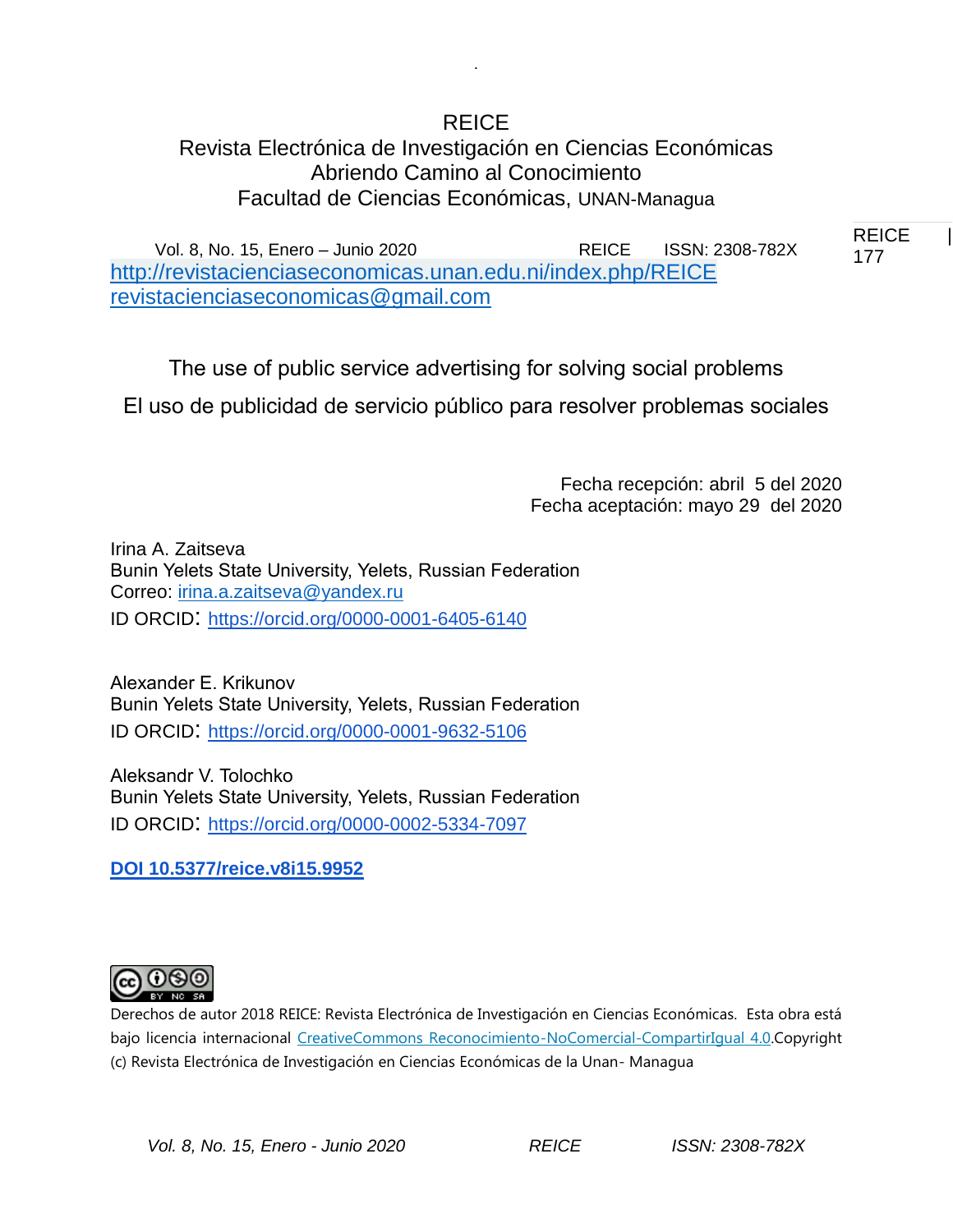# **Abstract.**

The result of public service advertising is the formation of certain moral and value  $\overline{\sf REICE}$  | attitudes. Advertising influences the consciousness of people by promoting a certain <sub>178</sub> Modern society, whose typical features, among other characteristics, are the growth and development of the advertising industry, is more and more interested in public service advertising whose goal is to draw the attention of a wider audience to social problems. attitude to life and ensuring the relevance of moral and social values, as well as an active socio-political position. In general, public service advertising is regarded as a means of regulating social processes. Avoiding the extremes of coercion and indifference, public service advertising makes the individual focused on the problems that should be addressed. The research goal is to analyze the experience accumulated by government bodies regarding the use of public service advertising for solving social problems. Methodology. The study was conducted in 2019-2020 at Yelets State Ivan Bunin University (Lipetsk Region). The subject matter of the research was the population of the Lipetsk region (n=1200). The scope of the study was the use of public service advertising in the government activities and the attitude of the population to public service advertising. Results and their analysis. As an instrument of influence on public consciousness and a factor in the formation of certain behavioral models, public service advertising implies interaction among society, public organizations, business, and government bodies. It is a method of targeted impact on society aimed at solving social problems. The development of public service advertising is driven by the changing attitude to social problems, both by government bodies and people, most of whom consider public service advertising to be an effective tool for raising social problems and improving social behavior. Health and family remain important themes of public service advertising. By drawing attention to social phenomena and problems, public service advertising promotes humanity, law, and care in society. Focus on public order, protection of public and personal interests and civil rights increases legal awareness in society. There is still public demand for public service advertising that stimulates people's interest in certain projects, programs, organizations, usually non-profit. Event advertising successfully informs the audience about upcoming festive events, historical dates, and strengthens common social memory. Public service advertising does not contradict basic social attitudes, and its study is useful for understanding and interpreting public consciousness.

**Keywords***:* public service advertising, social problems, system of public service advertising, impact, effective communication, dissemination of information among people.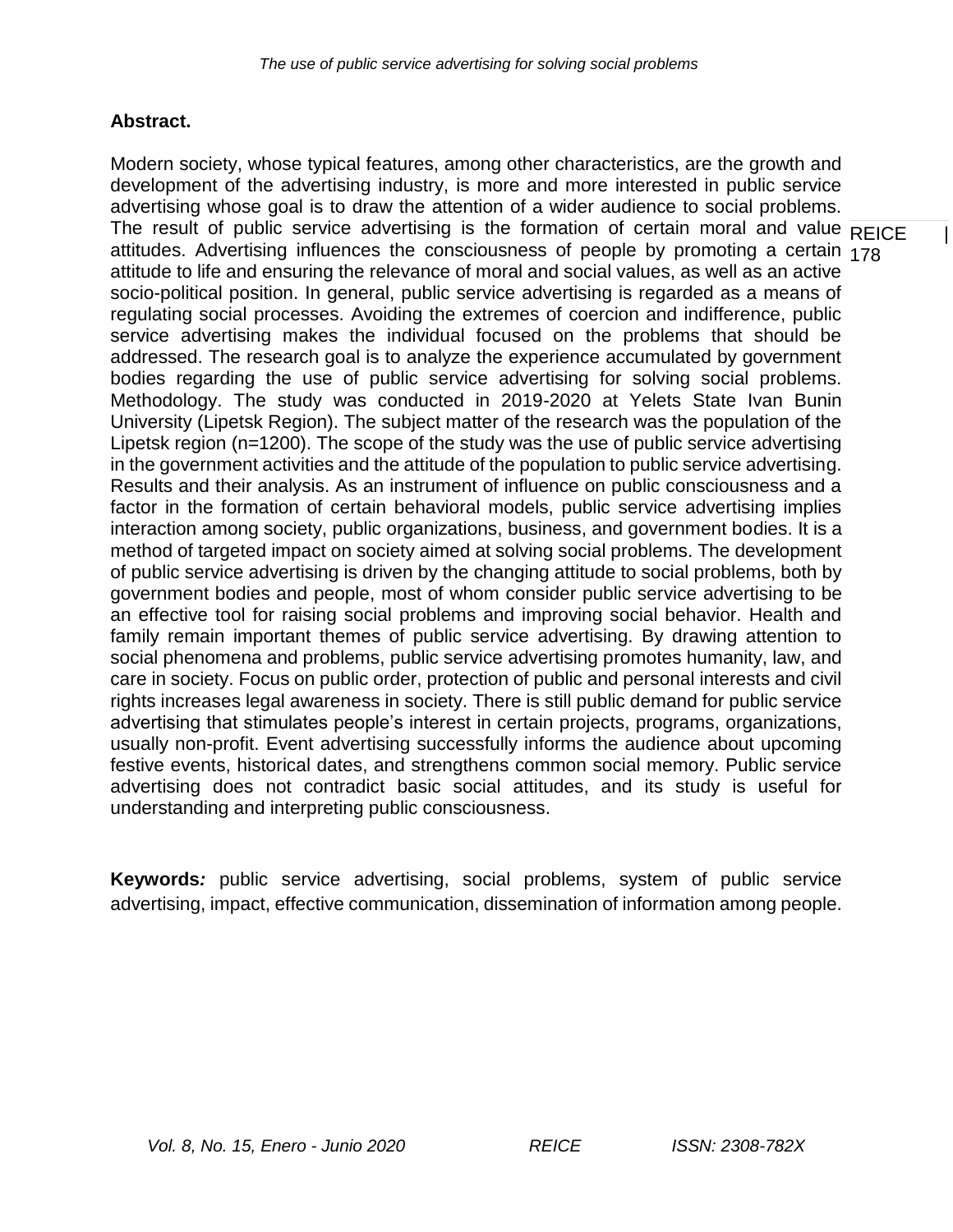# **Resumen**

**REICE** 179 La sociedad moderna, cuyas características típicas, entre otras características, son el crecimiento y el desarrollo de la industria publicitaria, está cada vez más interesada en la publicidad de servicio público cuyo objetivo es llamar la atención de una audiencia más amplia sobre los problemas sociales. El resultado de la publicidad de servicio público es la formación de ciertas actitudes morales y de valor. La publicidad influye en la conciencia de las personas al promover una cierta actitud ante la vida y garantizar la relevancia de los valores morales y sociales, así como una posición sociopolítica activa. En general, la publicidad de servicio público se considera un medio para regular los procesos sociales. Evitando los extremos de coerción e indiferencia, la publicidad de servicio público hace que el individuo se concentre en los problemas que deben abordarse. El objetivo de la investigación es analizar la experiencia acumulada por los organismos gubernamentales con respecto al uso de publicidad de servicio público para resolver problemas sociales. Metodología. El estudio se realizó en 2019-2020 en la Universidad Yelets State Ivan Bunin (Región de Lipetsk). El tema de la investigación fue la población de la región de Lipetsk (n = 1200). El alcance del estudio fue el uso de publicidad de servicio público en las actividades del gobierno y la actitud de la población hacia la publicidad de servicio público. Resultados y su análisis. Como un instrumento de influencia en la conciencia pública y un factor en la formación de ciertos modelos de comportamiento, la publicidad de servicio público implica la interacción entre la sociedad, las organizaciones públicas, las empresas y los organismos gubernamentales. Es un método de impacto dirigido en la sociedad destinado a resolver problemas sociales. El desarrollo de la publicidad de servicio público está impulsado por la actitud cambiante hacia los problemas sociales, tanto por parte de los organismos gubernamentales como de las personas, la mayoría de los cuales consideran que la publicidad de servicio público es una herramienta efectiva para plantear problemas sociales y mejorar el comportamiento social. La salud y la familia siguen siendo temas importantes de la publicidad de servicio público. Al llamar la atención sobre los fenómenos y problemas sociales, la publicidad de servicio público promueve la humanidad, la ley y el cuidado en la sociedad. Centrarse en el orden público, la protección de los intereses públicos y personales y los derechos civiles aumenta la conciencia jurídica en la sociedad. Todavía hay una demanda pública de publicidad de servicio público que estimula el interés de las personas en ciertos proyectos, programas, organizaciones, generalmente sin fines de lucro. La publicidad de eventos informa con éxito a la audiencia sobre los próximos eventos festivos, fechas históricas y fortalece la memoria social común. La publicidad de servicio público no contradice las actitudes sociales básicas, y su estudio es útil para comprender e interpretar la conciencia pública.

**Palabras Claves**: publicidad de servicio público, problemas sociales, sistema de publicidad de servicio público, impacto, comunicación efectiva, difusión de información entre personas.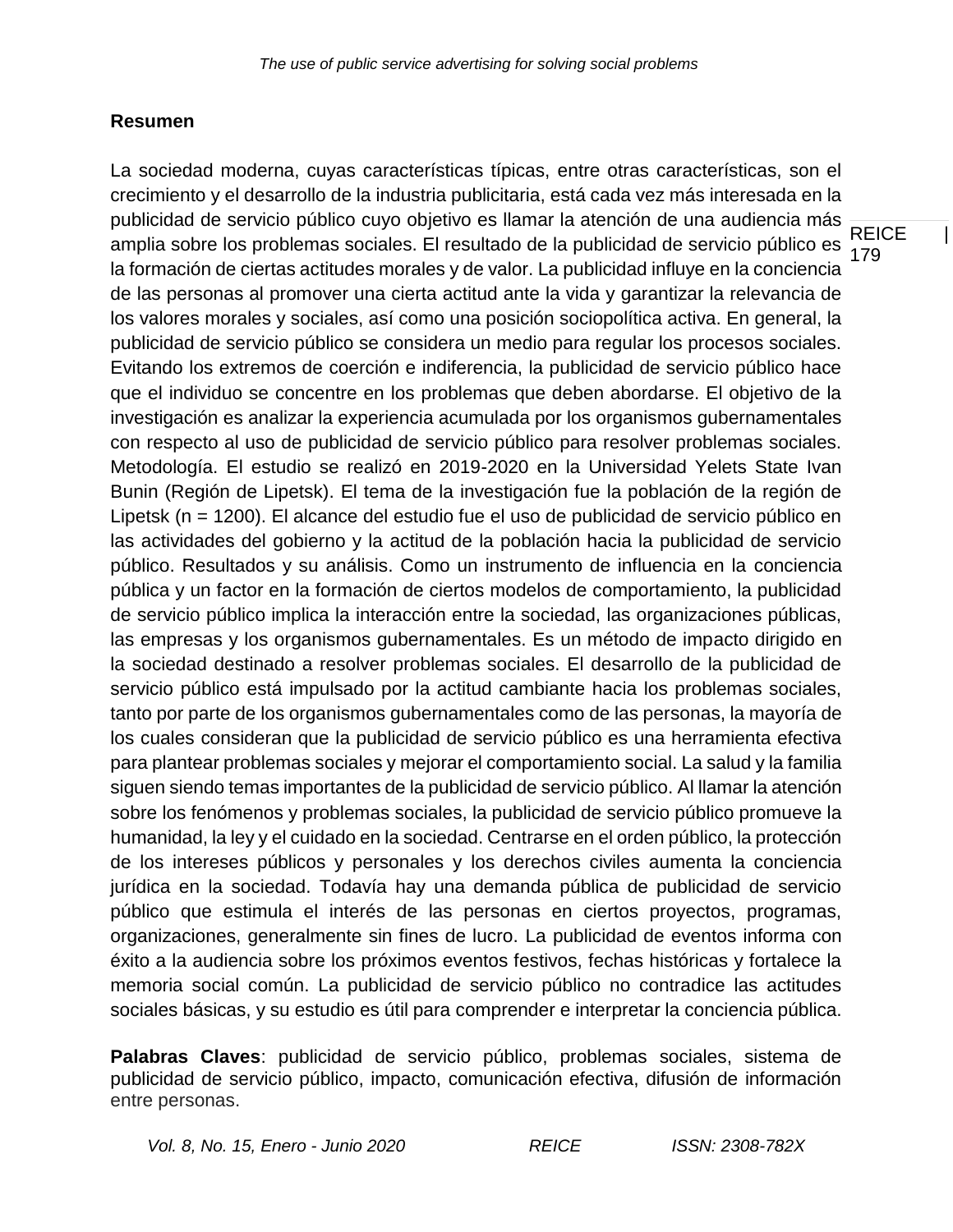#### **Introduction**

about the best of all possible worlds (Luhmann, 1996). Of course, its theological and REICE | ontological components are shaded in this particular case. It seems that N. Luhmann <sup>180</sup> The use of public service advertising for solving social problems N. Luhmann concludes the chapter on advertising from "Mass Media Reality" by repeating Leibniz's metaphor does not really believe that the world of advertising is guided by Leibniz's logic. Moreover, after referring to the "*Theodicea*" in the very last lines of the chapter, he goes on to discuss a salad. Leibniz's theory can obviously be considered as a parallel to the philosophical and sociological constructions of Luhmann (Nazarchuk, 2012). However, we may diverge from the view of the German sociologist and try to take a broader view on the topic, considering the reference to *beste der möglichen Welten* as some explanatory pattern that can be used beyond Luhmann's perspective on the emergence and functioning of public service systems. By expanding the theoretical scope of the metaphor, we simultaneously narrow the field of its practical application by choosing a specific type of advertising – public service – to demonstrate the equally specific transformation of the traditional ways of describing and interpreting advertising as part of the mass media reality. Among other objectives, this will help to maintain the right intonation. Traditional postmodernist irony, typical of Luhmann in this case, is not always appropriate when one talks about commercial advertising – advertising par excellence. It is often interpreted as totalitarian, bound to gain control over the individual, and frightening silent majority is directly associated with it. Public service and nonprofit advertising do not have such an explicit conflict, so Luhmann's irony, combining modern European rationalism and salad in one paragraph, is more appropriate here. Due to the general educational in-tent, public service advertising is more like a pedagogical object, with all the conventions accompanying the discussion of education beyond the boundaries of pedagogy itself – some leniency along with respect based on tradition. For Luhmann, the best of all possible worlds of advertising means an ideal balance of order and freedom, characteristic of the world, as it is represented by advertising discourse. Here both or-der and freedom are repeatedly used with quotation marks, denoting only "a combination of high standardization with equally high surface differentiation" (Luhmann, 1996).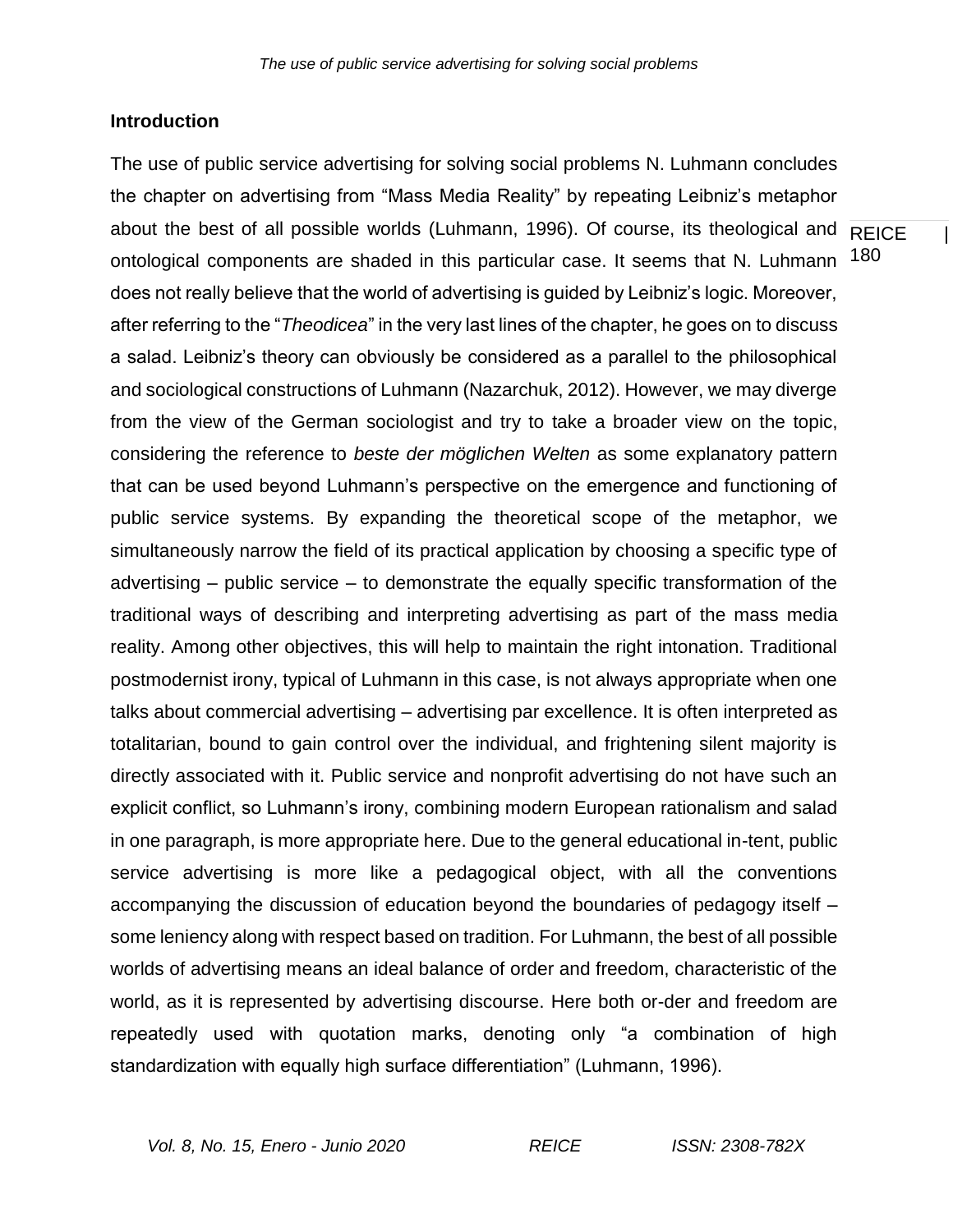**REICE** which is unacceptable for the advertising client. In this case, freedom is limited by the <sub>181</sub> This means that advertising is to create the illusion of freedom and renewal with a constantly transformed object whose essence remains the same. In other words, it should support excessive diversity sufficient to prevent consumers' dissatisfaction, or this otherwise could potentially link freedom with the necessity to make a fundamental choice, implied order, while order should provide for the need to sublimate freedom. This leads to the emergence of the world of advertising that optimally balances multidirectional intents of the audience. The critical focus of scientific discourse here manifests itself in quotation marks, as we indicated above. Neither freedom nor order in the relationship described by Luhmann can be interpreted as real freedom or real order, even if they were fully realized, not only within the framework set by the reality of advertising plots. Obviously, the freedom of man in Luhmann's philosophically charged universe goes beyond the purchase of goods, while the order does not imply regulating the choices of the buyer, but the autopoiesis of social systems as such and their structural compliance with the outer world. To see the conflict of freedom and order in advertising means its profanation, or at least an ironic view on it. An ironic attitude to advertising might be nothing more but a reaction to its exceptional transparency. The motivation underlying it, as well as the mechanisms of its symbolic coding, manifest themselves openly. And although here, like in any other case of the actual construction of dis-course, a sociologist does not have access to the "peaks of discursive interaction" (Van Dijk, 2008) – meetings at which the decisions regarding the choice of advertising campaign strategies and advertising images are made, – the advertising discourse itself provides sufficient material for generalizations, as it fits in some simple possible models. The "psychological hermeneutics" regarding "transcendental subject" behind it reveals the simplicity of the decisions made. Their critical perception means that one does not believe in the sincerity of those creating an advertisement; if one acknowledges them, one can conclude that authenticity is maintained. Neither this nor that attitude questions the effectiveness of advertising, even "in the form of self-organization of stupidity" (*in der Form der Selbstorganisation von Torheit*) (Luhmann, 1996), thereby making it possible to consider advertising on scientific basis.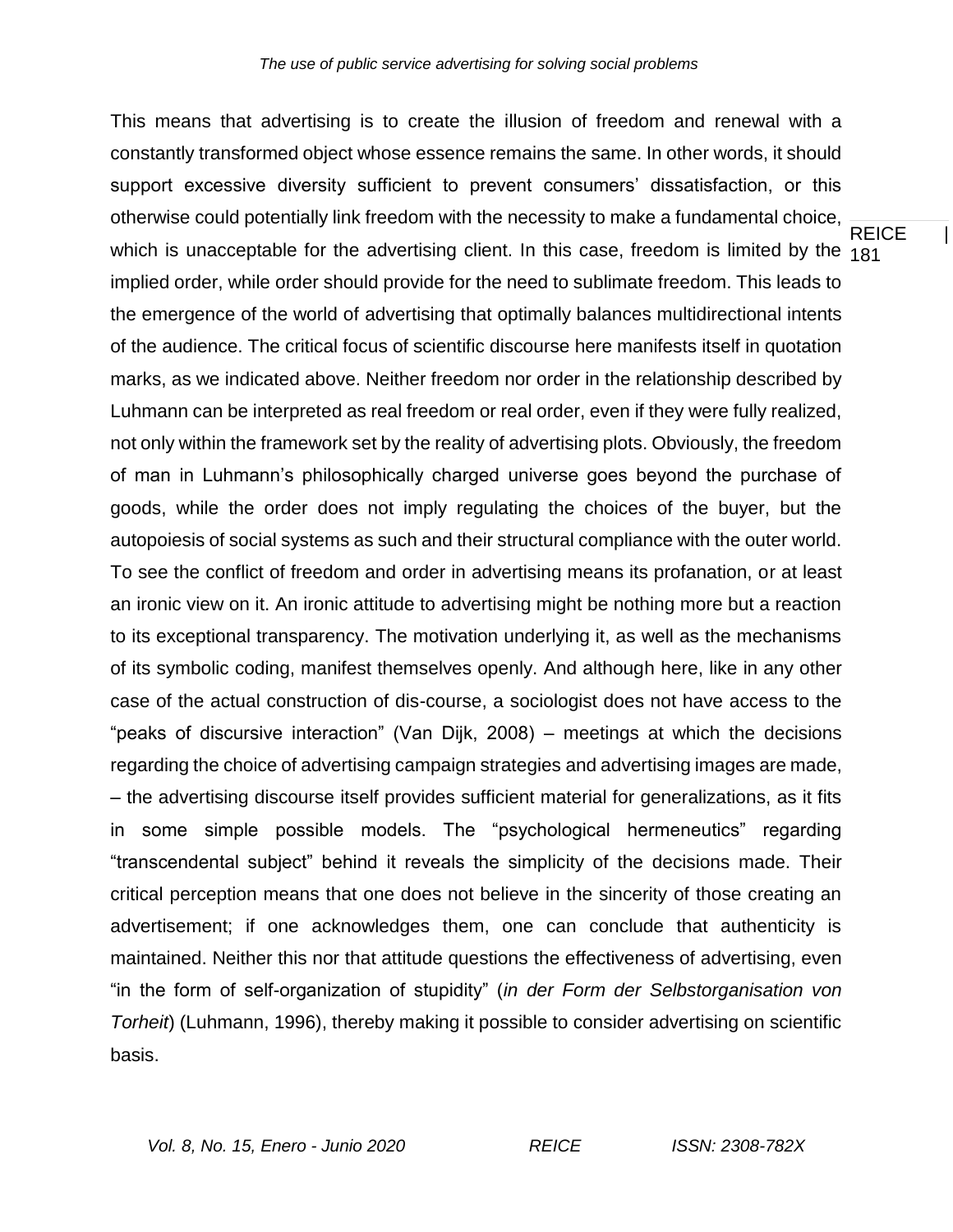**REICE** awareness and prosperity. Ideally, public service advertising helps form psychological <sub>182</sub> Since modern society is defined as an information one, this inevitably means a wider range of practices that aim to adjust human behavior in a given direction. For instance, it is assumed that public service advertising has the potential to correct social standards and influence moral values, which are the elements of a society with a high level of stereotypes of behavior and the worldview as a whole. These tasks are set by the discourse on public service advertising, functioning in the context of social science, practical recommendations on the creation of public service advertising, as well as within direct social communication in large population groups. The discourse on commercial advertising and mass media as a whole has a crucial component that manifests itself, inter alia, in a number of classic texts (Baudrillard, 1972; Fairclough, 2015; Luhmann, 1996; Wodak, 2011; Zimbardo and Leippe, 1991), while public service advertising has no opposition between "internal" discourse (by definition perceived as loyal), and "external" discourse (the discourse of the "second-order observer"). To talk about the impact of public service advertising – even the negative impact – one has to be inside this discourse, accepting its imaginary or real intents. The person writing or talking about public service advertising somehow becomes its consumer. The discourse related to public service advertising, as we can assume, is virtually identical to the discourse on public service advertising itself. The unity of the discourse can be clarified by analyzing its heterogeneous components, and this may help determine the universal characteristics of public service advertising and present it as a self-referencing discursive practice that still requires further study.

### **Methods and Materials**

Compared to commercial advertising, public service advertising is a much less significant subject matter of research. This is due to a smaller volume of funds and efforts required for its creation, and formally, it is beyond the obvious process of general commercialization of modern culture. The most interesting fact for us is that public service advertising has accumulated much less experience of theoretical reflection. Nevertheless, some certain eneral characteristics make public service advertising one of the most interesting discourses for research.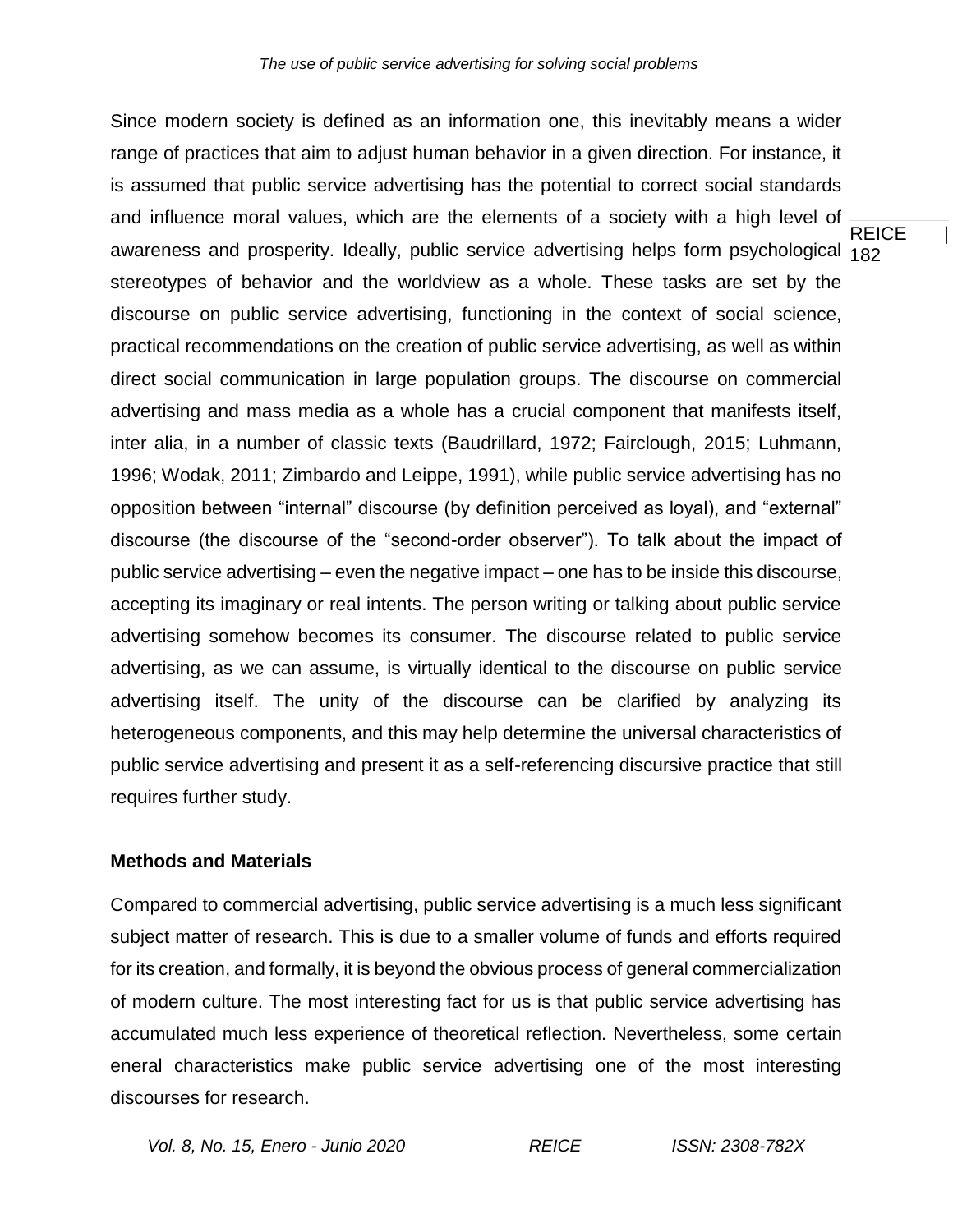**REICE** quantitative characteristics of the problem under study, to determine how public service <sub>183</sub> In this study, we combined several theoretical and empirical methods. The first group included a theoretical analysis of scientific papers, the study and generalization of the consideration of public service advertising in the ongoing scientific discourse. To obtain advertising is perceived in society, we conducted a mass survey at the place of residence of the respondents using the methodology of standardized questionnaires.

### **Results and Analysis**

The role of public service advertising in society is determined by its capability of harmonizing social space and social relations as a technology for developing new social values and socially approved behavioral models (Kovaleva, 2012). Public service advertising is considered and studied as a psychological, semiotic, marketing, and communication phenomenon (Martynov, 2017), as well as a type of mass communication based on the creation of informative images that are targeted at certain groups of people and encourage them to perform a certain action or make a specific choice. The main feature of such advertising is its anthropocentrism, since the purpose of the advertising text is the regulation of human social needs. Accordingly, the language of advertising and its content comply with the current level of the cultural development of society.

A number of key values and featured behaviors become real and material only if they turn into general norms of behavior that are popular and generally accepted (for example, they indicate a concern for the environment or norms of proper behavior at work and at home). The extent to which such positive social norms are adopted in any society, regardless of the level of its economic development, plays an important role in shaping the internal social climate in the country. Accordingly, public service advertising is primarily aimed at solving problems affecting the largest possible population groups, which may be illustrated by the prevention of violence, drug abuse, AIDS, or improving children's health. Public service advertising claims to change the attitude of target social groups to the problem using the information provided, and in the long run to turn specifically coded social values, norms and behaviors into reality. Advertising, to the extent it can be taken seriously and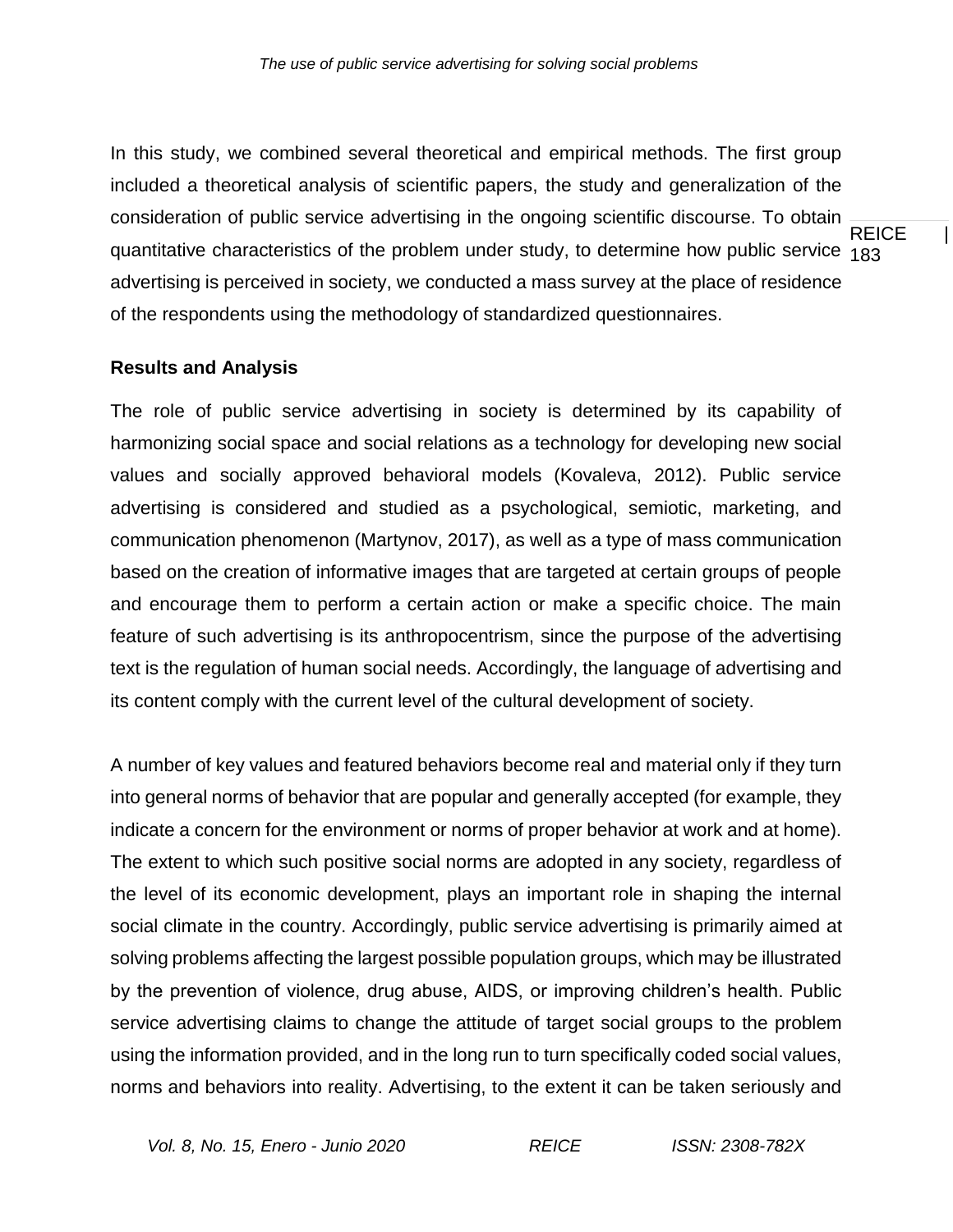considered a working tool, is trying to change human behavior and, accordingly, influence public ideology. In this regard, we may assume that the mission of public service advertising is the long-term modeling of social behavior that improves both moral and social worldview of people and their actual behavior (Nikolayshvili, 2009).

REICE | 184

Public service advertising can be initiated by society or the state. Nonprofit advertising is sponsored by nonprofit organizations or donations. It aims to communicate clear messages to a wide audience. Its objectives include disseminating information and changing behavior patterns to promote a nonprofit product. Public advertising is used to popularize positive social values. Its main goal is to draw attention to the need for specific social behavior, which in this case can be called an intangible social product (MacFayden *et al.*, 2003). This product is usually not associated with direct financial costs or profit made by any party.

The main suppliers and sponsors of public service advertising are public organizations (including charities), businesses, entrepreneurs, and state bodies. For charitable and public organizations, public service advertising is not only a way of achieving their organizational goals and objectives, but also an efficient tool of receiving donations. Commercial companies use public service advertising as a means of demonstrating social responsibility and to create positive PR related to their business. Public service advertising campaigns also allow the commercial sector to promote social policies supported by the government. In addition to this, business has certain benefits related to supporting and distributing public service advertising, which include increasing the company's popularity, PR, improving the company's image and reputation at the local and national levels, maintaining the association of a company name with sponsorship or prestigious charity events, demonstration of closeness and openness to other non-profit organizations and government bodies. Corporations are interested in public service advertising as it helps them build the image of a socially responsible company. Investment in public service advertising is a way to reduce or eliminate criticism from the audience on the actions of a company and government. For example, to overcome criticism, tobacco companies used to create anti-smoking ads designed for teens. Another example is a large-scale public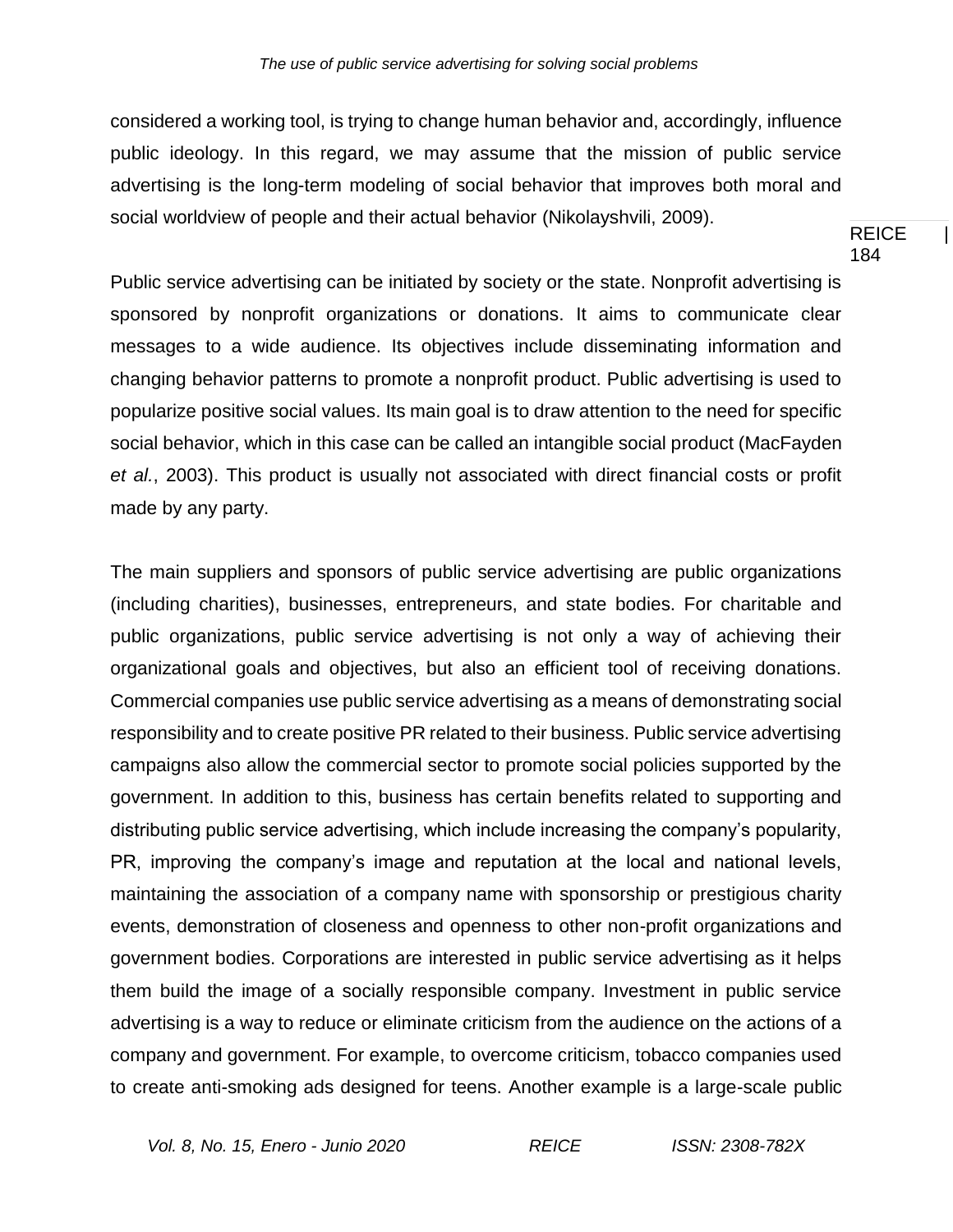service advertising project in Russia titled: "Smoking? There is no time for this." Such largest tobacco companies as British-American Tobacco, Philip Morris, Japan Tobacco International, etc. funded this program.

Government organizations use public service advertising to establish positive links <sub>185</sub> between the goals of the state and the goals of society in general. For this reason, public service advertising that is created with state support is hard to distinguish from state policy.

Social advertising can be used to create and maintain a more positive image of the state, as well as to determine its position and attitude to certain problems. It can also help inform citizens about the measures taken by the state that aim to solve problems and tackle problematic issues. People want to know what the state is doing to combat social, moral, and spiritual problems. In this regard, one of the main goals of public service advertising is to promote and maintain confidence in what the state is doing.

Unfortunately, legislative preferences for public service advertising create prerequisites for its unfair use as an element of covert propaganda or convert commercial advertising. For example, "labeling" based on the stereotypes existing in the mass consciousness is an essential element of manipulation actively used in advertising (Navasartyan, 2016). One of the main targets of manipulation is human emotions, since the emotional sphere reacts faster, this reaction is irrational, and it is easier to take advantage of. In particular, for these purposes, ad makers resort to abnormal situations that evoke strong feelings: insecurity, jealousy, hatred, or fear; it is very difficult to control them or use common sense. The methods of aggressive manipulation of public consciousness are equally dangerous (Terskikh and Gladun, 2019; Esarey *et al.*, 2017). All this raises the question of the quality of public service advertising (Golenkova and Kalmykov, 2017; Kalmykov and Sharkov, 2017).

The annually generated volume of public service advertising, as well as the corresponding descriptive discourse, contrasts with the lack of an effective procedure for measuring the

# REICE |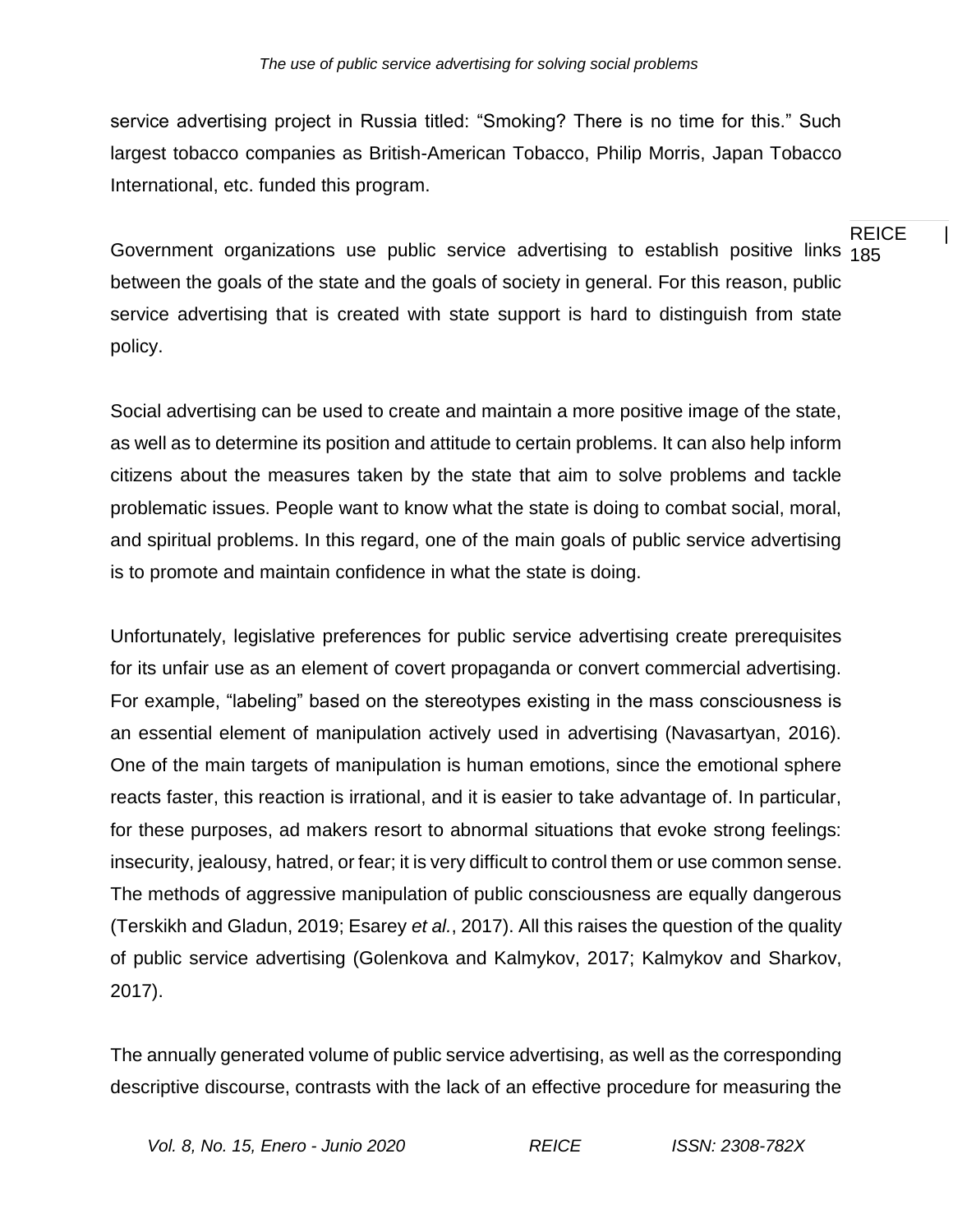**REICE** 186 Firsova, 2019; Shovina, 2014; Yoon, 2017; Kiyo *et al.*, 2019; Leshner *et al.*, 2018; real impact of public service advertising on various forms of social behavior. It is difficult to both qualitatively and quantitatively track changes in the behavior of the target audience that can occur after viewing public service advertising and should be attributed solely to its influence, which has been considered in a number of special studies (Ukhova, 2012; McDonald *et al.*, 2014; Moore *et al.*, 2011; Nan *et al.*, 2017; Quesenberry, 2019). Nevertheless, as long as public service advertising is traditionally seen as a value that does not require empirical confirmation, which exonerates its production and dissemination, we can consider the attitude of the general audience to public service advertising as a marker that would allow us to register the compliance between the very existence of public service advertising, on the one hand, and the degree of its social legitimation, on the other. In other words, since it is impossible to assess its formal effectiveness, the degree of social support for public service advertising quite successfully ensures its recognition as a form of social communication.

For this purpose, we conducted a study at the Department of Philosophy and Social Sciences of Yelets State Ivan Bunin University involving 1200 respondents aged 18 and older. The subject matter of the study was the population of the Lipetsk Region (n=1200). To get a representative result, we carried out a stratified selection of the obtained primary data according to several criteria: gender and age of the respondents (18–25 years old; 26–45 years old; 46–60 years old; 60 years old and older). The sample size and the method of the primary data processing gave a standard error of measurement. The maximum permissible error of the sample did not exceed  $\pm 2.6\%$  with a probability of its occurrence of 0.95. The empirical data were processed and analyzed using SPSS analytical software. The scope of the research was the attitude of people to public service advertising.

Having conducted the study, we obtained the following results. It was established that 56% of the respondents occasionally saw public service advertising, while 44% of them came across it regularly. Thus, people pay attention to public service advertising and know that it looks like and what problems it addresses. Most often, the respondents found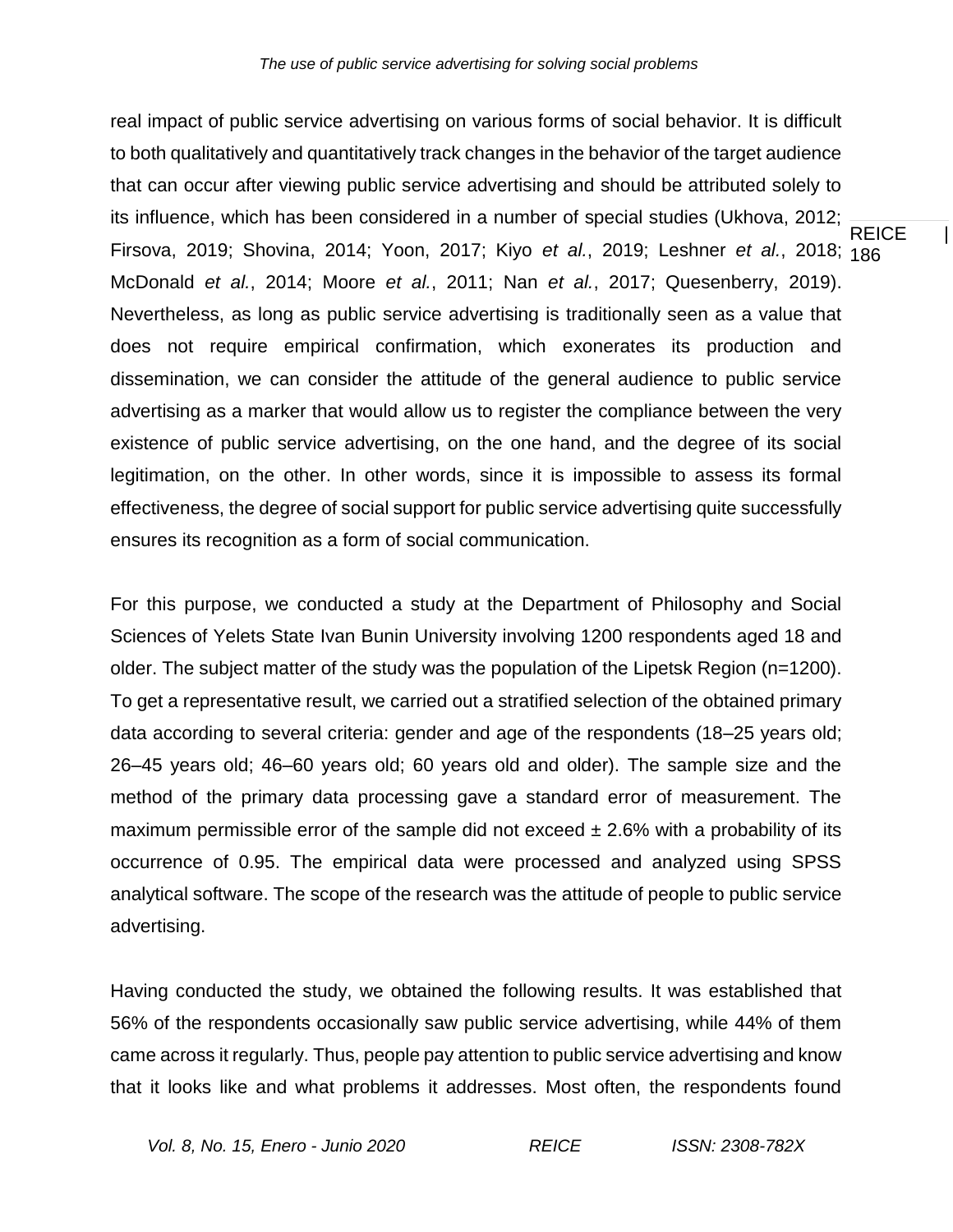advertising, which they defined as public service, "outdoors, on billboards" – 82%; the second place, 58%, – on television; in various leaflets – 48%; and on the Internet – 46%. Only 32% of the respondents came across public service advertising in transport, and 18% – in the media.

REICE | 187

According to the respondents, the main goals of public service advertising are "Encouragement of certain socially significant actions" – 36%; "Charity" – 18%; "Prevention of traffic accidents" – 16%; "Promotion of a healthy lifestyle" – 10%; "Alcoholism prevention" – 8%; "Drug prevention" – 6%; "Crime prevention" – 6%; and "Entertainment" – 0%.

The respondents claimed that the public service advertisements they had seen aroused the following feelings: "Got them thinking" – 66%; "Interest" – 38%, "Surprise" – 28%, "Admiration" – 4%, "Fear" – 2%; "Irritation" – 0%; "Indifference" – 0%; "Made them laugh" – 0%; and "Did not arouse any feelings" – 2%.

For 48% of the respondents, the main features of advertising are "being truthful", "a slogan one can understand" – 32%; "providing information about the problem" – 22%; "giving information on the agency to address" – 20%; "advertising is true to life" – 16%; and "providing useful information" – 8%. Moreover, this question revealed unusual gender specifics of the preferences: for the female respondents, the most important aspect was "giving information on the agency to address," which gave them an opportunity to take immediate action, whereas the male audience stressed the motivational component – "a slogan one can understand."

The distribution of the answers to the question about the main values promoted by public service advertising was representative: the respondents chose options that were quite traditional for the modern social space: "Family happiness" – 64%; "Health" – 52%; "Respectful attitude to others"  $-$  48%; "To do good for the country or humanity"  $-$  28%; "Love"  $-6\%$ ; "Wealth"  $-0\%$ ; "Power"  $-0\%$ ; "Glory"  $-0\%$ ; "Respect of relatives and friends" – 2%; "Self-realization" – 0%; and "Successful career" – 2%. People are interested in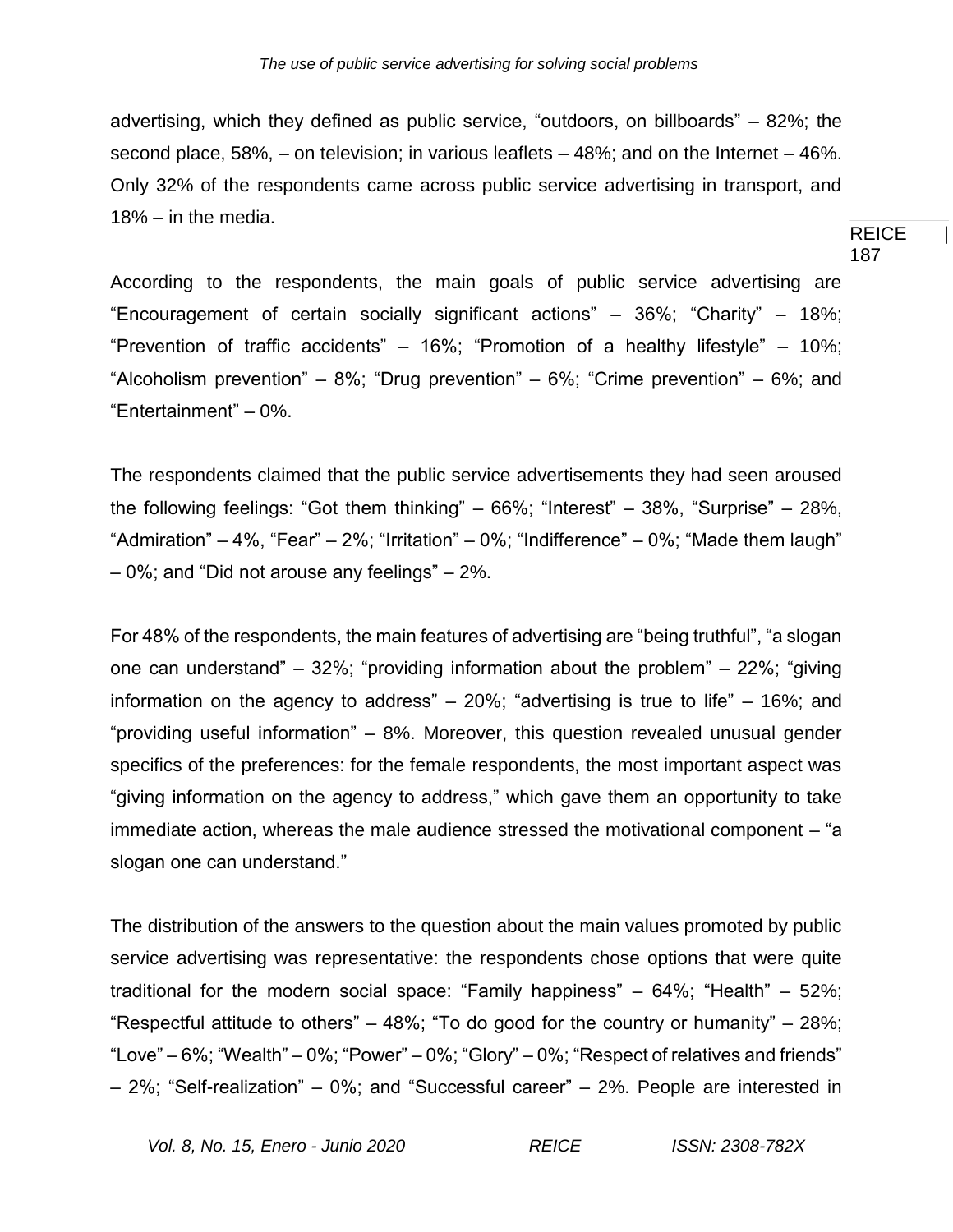**REICE** accidents" – 86%; "Civil rights and obligations (taxes)" – 74%; "Alcohol abuse and <sub>188</sub> various themes of public service advertising, but the most important are those that are connected with good family relations and health. The answers to the question on the themes of public service advertising the respondents had noted was in general consistent with the choice made in the previous question: "Prevention of emergency situations and smoking" – 72%; "Abortion" – 64%; "Personal security" – 48%; "Blood donors" – 48%; "AIDS"  $-$  32%; "Addiction"  $-$  28%; "Use of seat belts"  $-$  28%; "Violence"  $-$  12%; "Cancer" – 10%; "Waste management" – 2%; and "Tolerance" – 2%. Consequently, the public service ads the respondents remembered best over the past year were: "Say no to drugs!", "Ruble per day" ("Help Needed" Fund), "No small shots while driving," "Stop abortion. I want to live too," "Take care of wildlife!", "Forest is not a place for littering," "Stop drugs," Dobroshift ("Angel Gift" Fund), "This cannot be cured" (Khabensky Foundation), "Report home violence," "The forest dies with its inhabitants," "I love my life," "Alcohol addicts harm not only themselves," "Come back," "Fasten your dearest", "Mom, don't wait me home. The driver was in a hurry," "Smoking? There is no time for this," "Speeding brings bad luck," etc.

We focused on the questions reflecting the respondents' assessment of the role of public service advertising in society, as well as its effectiveness. For instance, 42% of the respondents indicated that "public service advertising effectively contributes to the prevention and solution of social problems in modern society"; 22% – "public service advertising basically deals with the task set"; 20% – "social advertising only partially solves the task set"; 16% – "social advertising is not an effective way to prevent and solve social problems."

According to 47% of the respondents, public service advertising can change the behavior of people in the future. At the same time, 46% of the respondents were sure that "public service advertising cannot change people's behavior", while 7% claimed "people's behavior is already changing under the influence of public service advertising." At the same time, 24% of the respondents believed that "public service advertising has a solely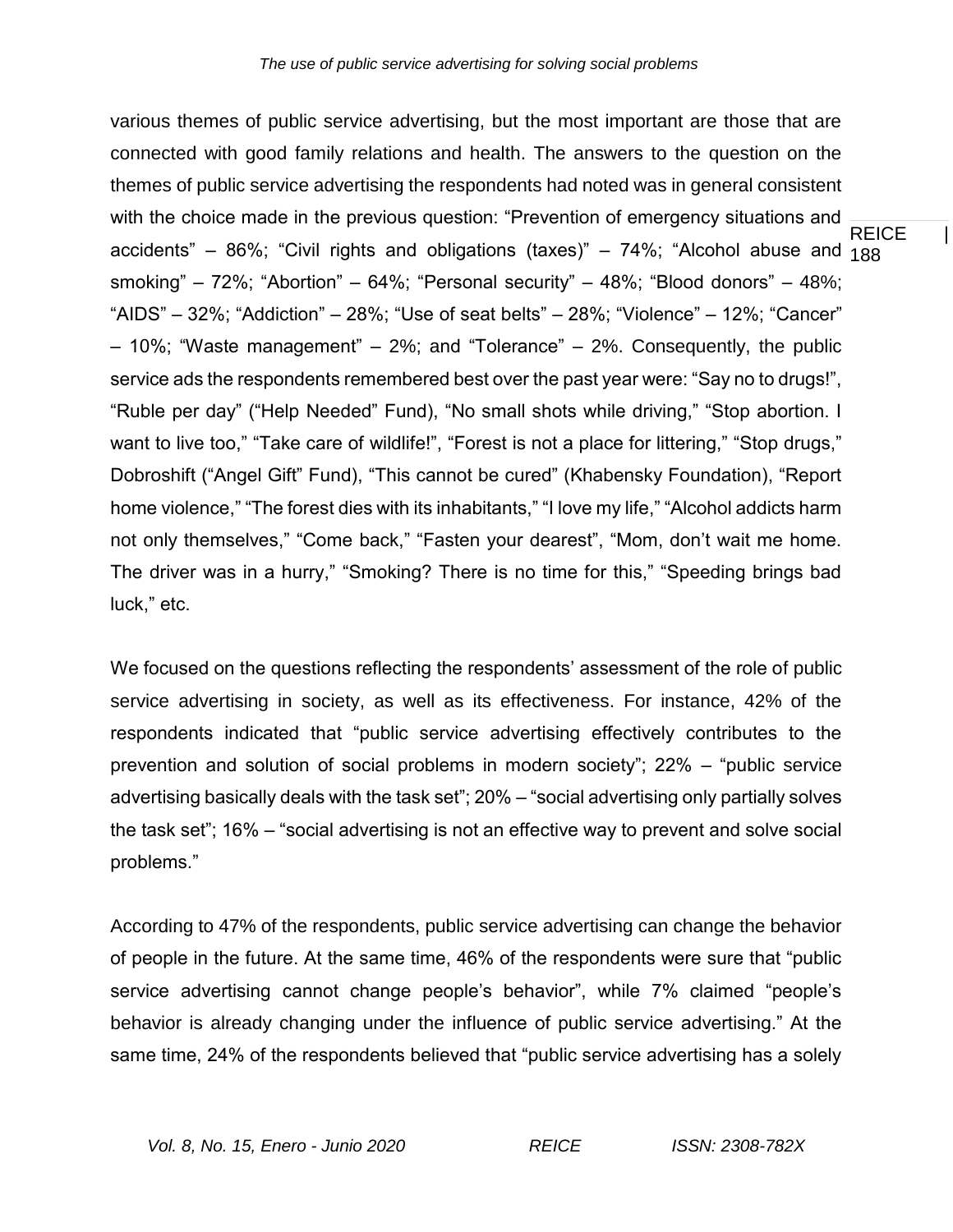positive effect on the behavior of people," and 20% said, "public service advertising can influence human behavior both positively and negatively."

**REICE** not influence their behavior" (60% of men and 32% of women). On the other hand, more <sub>189</sub> What is more, 46% of the respondents were certain that "public service advertising will than 50% of the respondents recognized the influence of public service advertising on their behavior. Also, 22% of the respondents claimed that they "changed their behavior related to the problem raised in public service advertising" (20% of men and 24% of women); 16% of the respondents "made a donation to some charitable foundation" (12% of men, 20% of women); 8% "worked as a volunteer" (4% of men and 12% of women); 6% "helped relatives/acquaintances who had a problem featured in public service advertising" (2% of men and 10% of women); 2% "changed their lifestyle" (2% of men and 2% of women). At the same time, more than 50% of men noted that social advertising had no effect on them, with a third for women claiming the same. The women were more willing to take certain actions and change their behavior. This is confirmed by the fact that 24% of women changed their behavior on some social problem, 20% made a donation, and 10% provided certain substantial assistance. All these figures were lower among men.

People acknowledged the role played by public service advertising: 42% of the respondents believed that the effectiveness of advertising is increased by "catchy slogans and images," 32% claimed that "positive stories should be used," and 26% indicated that only dramatic and shocking stories could make public service advertising more effective. According to the respondents, social advertising should be created: by social institutions (educational institutions, pension funds, hospitals, etc.) – 22% of the respondent; by the state – 26%; by special commercial organizations (advertising and PR agencies) – 52%.

Let us explore some debatable issues regarding the study and functioning of public service advertising that we obtained in this research. The mass media as a whole – the emergence and popularity of social networks had no dramatic effect on this, – have a limited feedback and the acts of communication produced within itself, despite its focus on communication, and this has always been the standard characteristic of the media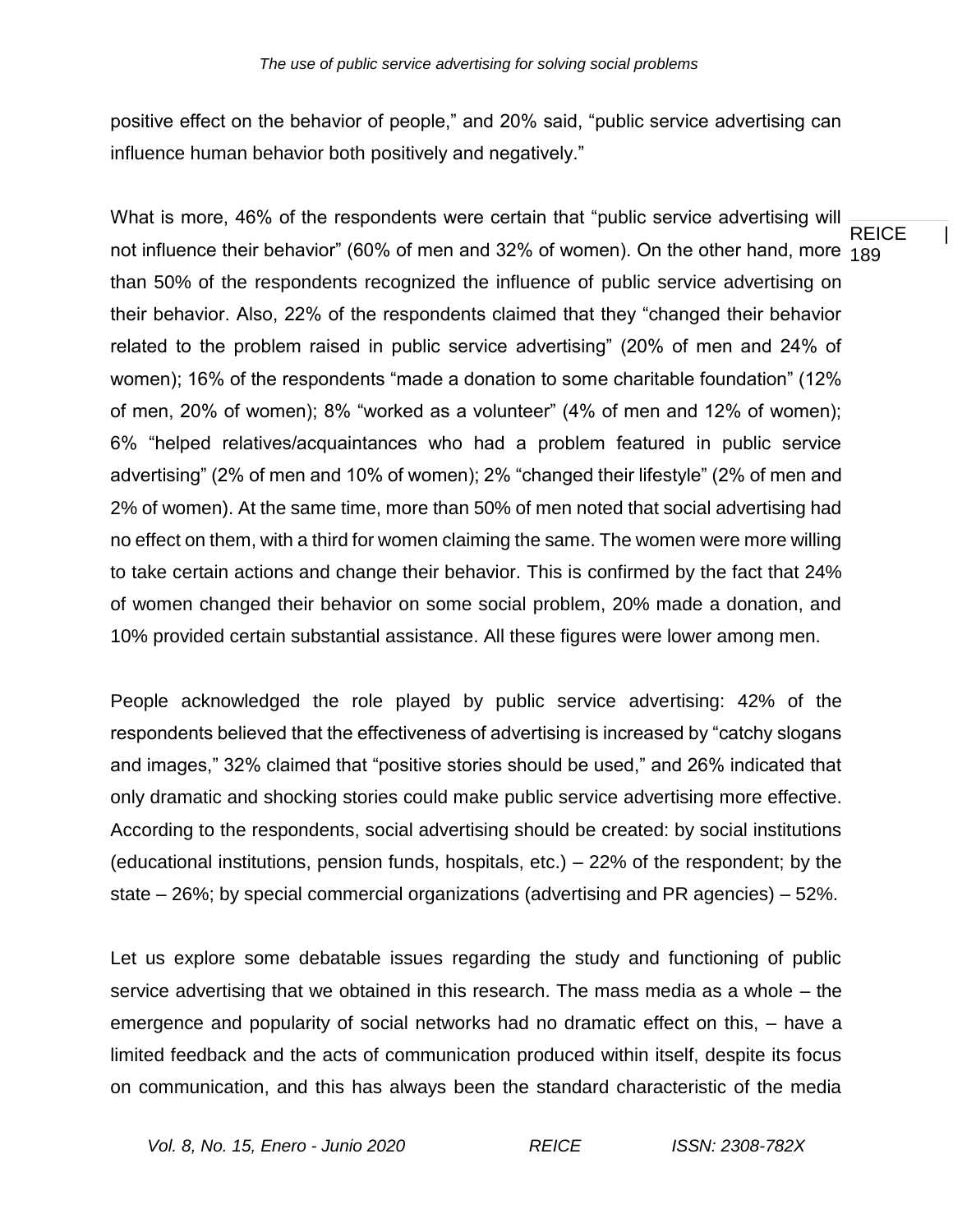REICE | advertising, the more difficult it is to determine its immediate effectiveness. In fact, due to  $_{190}$ (Baudrillard, 1972; Luhmann, 1996). Even against this background, public service advertising has a significantly smaller number of the addressee's statements than commercial advertising. This situation necessitates a special study of the phenomenon of public service advertising. At the same time, the more serious the target of public service the complexity and ambiguity of any research procedure that is used to explore this phenomenon, the effectiveness as such ceases to be a criterion for the success of an advertising campaign, and public service advertising can be considered as a fully selfreferential system. It directly constructs social reality and the general setting of the reference points, compliance with which turns out to be an element of social loyalty.

Public service advertising does not imply exchange, market competition, or visible satisfaction of current needs. Since marketing schemes to a certain extent reflect the functioning of advertising in society (Miller, 2013; McLeish, 2011), these schemes inevitably acquire non-economic status. When public service advertising promotes ideas and behaviors that are characteristic of the commercial sphere, this redefines economic relations, making it possible to extend them to the sphere of socio-cultural interactions. Another possible interpretation claims that the shift of these descriptive schemes indicates the initial compliance of the methods we have for describing communicative interaction and the lack of the fundamental specifics of the economic discourse.

When studying the effect of public service advertising in an extremely broad sense, one should bear in mind that research results strongly depend on the respondents' answers. The limited applicability of marketing methods for assessing efficiency, in contrast to the general description of public service advertising in the language of marketing, makes one resort to the methods of survey that are traditionally used in sociology as the main way of obtaining information. Such surveys easily allow one to measure the awareness of public service advertising; however, its influence at the level of motivation for actions and behavior stereotypes cannot be determined with the same degree of reliability. One's motivation to participate in certain social practices, as well as emotional and personal attitude to the issues targeted by public service advertising, which the respondent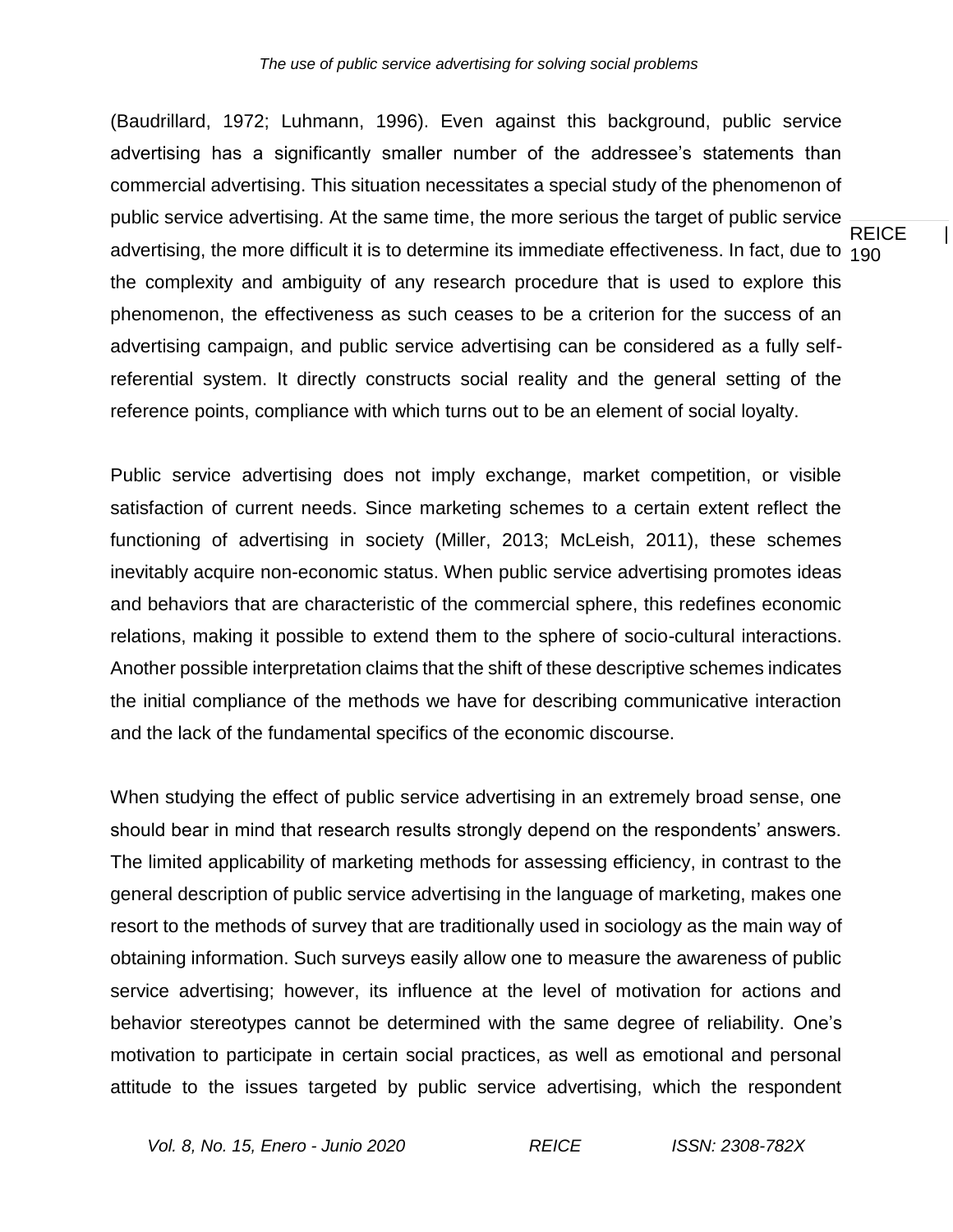**REICE** deal with the supposed spontaneity of the respondent's answers and reflect the social and  $\,{}^{1}$ 91 allegedly formed under the influence of advertising, have a complex connection with the reasons that underlie one's statement on public service advertising. In other words, in order to solve a sociological problem, we should somehow take into account the respondent's qualification as a "second-order observer." This allows the researcher to cultural contexts of the statement. The language of hermeneutics, rather than the language of sociology more accurately describe the emerging situation.

Nevertheless, the totality of the answers given by the respondents to the questions of the survey enabled us to draw a number of conclusions regarding the language used and to which this context can be reduced. First, despite the fact that a large share of the respondents did not acknowledge the actual impact of public service advertising on people's behavior, advertising of this kind per se did not receive any negative assessments from most of the respondents. Even without the explanation of what exactly should be considered public service advertising and forming this definition according to the proposed answer options and their own experience, the respondents could easily assess the phenomenon, giving surprisingly similar answers. This clearly demonstrates that even when one can question the pragmatics of public service advertising, the social context prevents the negative attitude towards its semantics. Accordingly, the need to develop the sphere of public service advertising can be quite fully justified by the claims that it can provide effective statements aimed at the correction of social behavior. This approach is based on the emphasized traditional pedagogical perception of the relationship between people and the text they are given. One can confirm the effectiveness of public service advertising and justify its significance staying within the boundaries of the language forms, metaphors and idioms that have been successfully internalized by the majority. Public service advertising, in addition to its intertextual characteristics (Terskikh, 2017); can always refer to itself, acting as a kind of hypertext, at the same time confirming its effectiveness.

The self-referentiality of public service advertising can also be understood as the demand for a radical reduction in the cognitive component of the discourse. Conventionally defined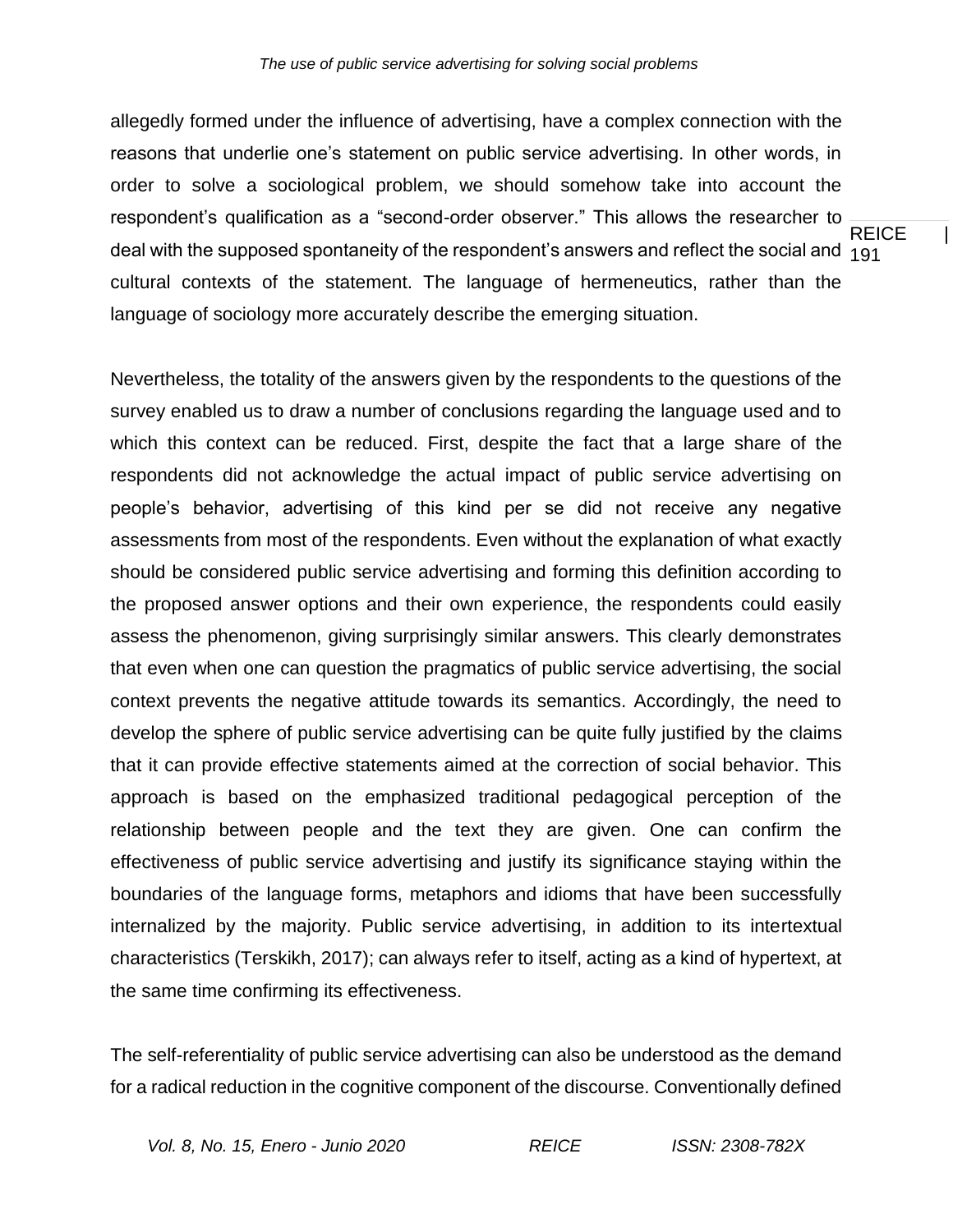**REICE** assumed effectiveness of public service advertising means that it is impossible to maintain  $_{192}$ discourses of cognition – from self-education to scientific knowledge – remain the "outside world" for it. The connection between the signifier and the signified in public service advertising does not imply an appeal to explanatory strategies and implicitly admits that they can be omitted in the formation or self-formation of behavior. In other words, the the intellectual model of the ethical element.

# **Conclusions**

Regardless of its effectiveness, public service advertising is considered by society as a fact of life. Modern society justifies advertising in this, although only in this, sense. As an instrument of influence on public consciousness and a factor in the formation of certain behavior models, public service advertising is regarded as a sphere of interaction among society, public organizations, business, and government bodies, a way of targeted impact on society aimed at solving social problems.

The development of public service advertising brings about a change in the attitude to social problems by both state bodies and people, most of whom consider public service advertising as an effective tool for raising social problems and correcting social behavior. According to the survey we conducted, health and family remain important themes. By drawing attention to public service phenomena and problems, public service advertising promotes humanity, law, and care in society. Focus on public order, protection of public and personal interests and civil rights increases legal awareness in society.

There is still public demand for public service advertising that stimulates people's interest in certain projects, programs, organizations, usually non-profit. Event advertising successfully informs the audience about upcoming festive events, historical dates, and strengthens common public service memory. Public service advertising does not contradict basic social attitudes, and its study facilitates understanding and interpreting public consciousness.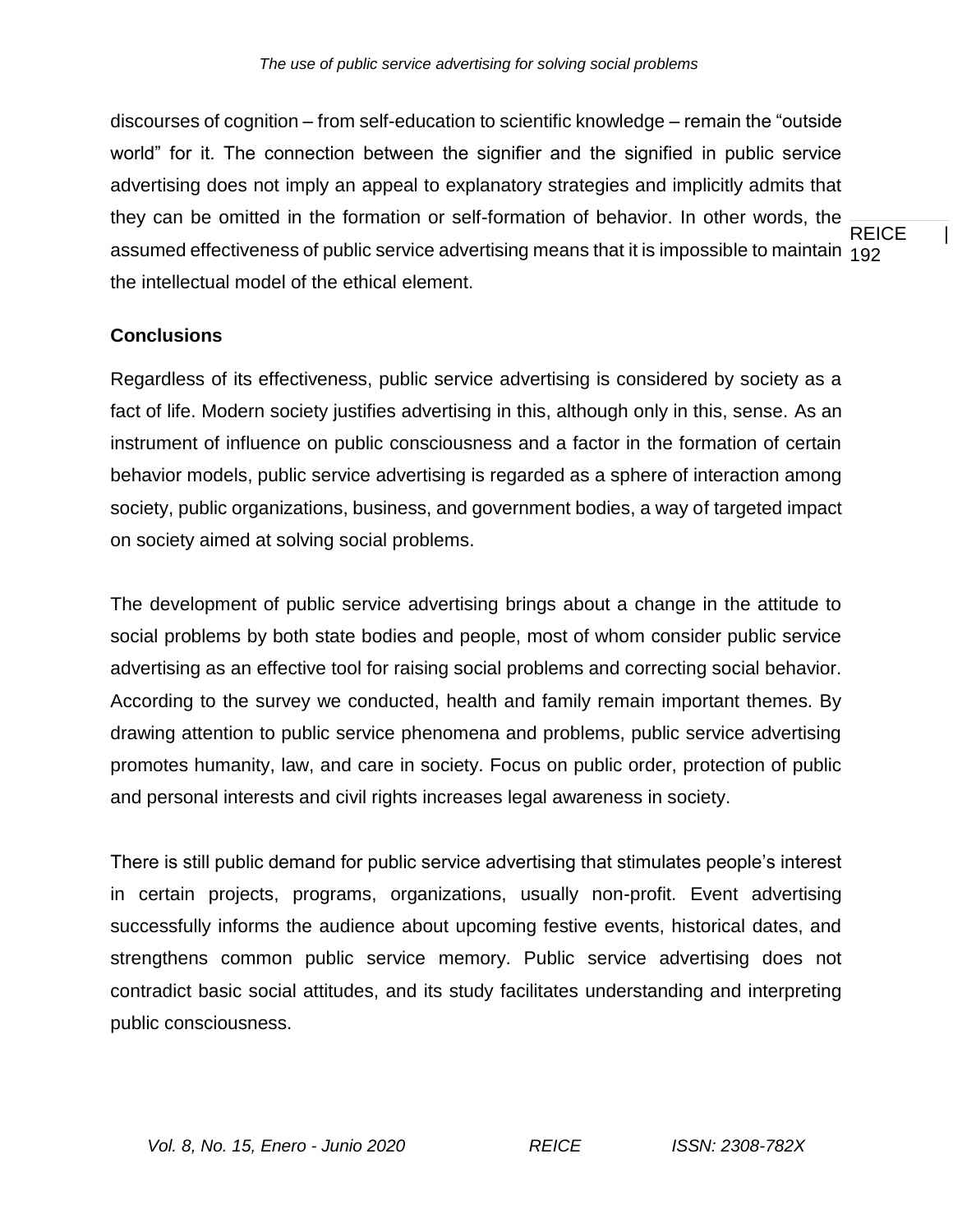#### **Bibliographic references**

- Baudrillard, J. (1972). *Pour une critique de l'économie politique du signe*. Paris: Gallimard, REICE de l 193 Les Essais.
- Bortsov, V.V. (2016). Issues of the effectiveness of propaganda and public service advertising aimed at the prevention of traffic offences. *Siberian Law Journal, 1*(72), 73–78.
- Esarey, A., Stockmann, D., and Zhang, J. (2017). Support for propaganda: Chinese perceptions of public service advertising. *Journal of Contemporary China, 26*(103), 101–117. DOI: 10.1080/10670564.2016.1206282

Fairclough, N. (2015). *Language and Power*. London: Routledge.

- Firsova, U.S. (2019). On the effectiveness of public service advertising in the formation of the electoral legal consciousness of Russian citizens. *Bulletin of Kaluga University, 2*, 15-21.
- Golenkova, Z.T., Kalmykov, S.B. (2017). Efficiency and quality of public service advertising. *Theory and Practice of Public service Development, 3*, 9–19. DOI: 10.24158/tipor.2017.3.1
- Kalmykov, S.B., Sharkov, F.I. (2017). The quality of public service advertising: Evaluation criteria. *MIR (Modernization. Innovation. Research), 8-1*(29), 60–71. DOI: 10.18184/2079–4665.2017.8.1.60–71
- Kiyo, K., Naoki, K., and Keisuke, H. (2019). Expression effects of public service advertisements on intentions to act for global warming. *Journal of Cleaner Production, 218*, 1045–1054. DOI: 10.1016/j.jclepro.2019.02.059
- Kovaleva, A.V. (2012). Public service advertising as an object of sociological analysis. *Scholarly Notes of Transbaikal State University, 4*, 96–100.
- Leshner, G., Clayton, R.B., Bolls, P.D., and Bhandari, M. (2018). Deceived, disgusted, and defensive: Motivated processing of anti-tobacco advertisements. *Health Communication, 33*(10), 1223–1232. DOI: 10.1080/10410236.2017.1350908

Luhmann, N. (1996). *Die Realität der Massenmedien*. Opladen: Westdeutscher Verlag.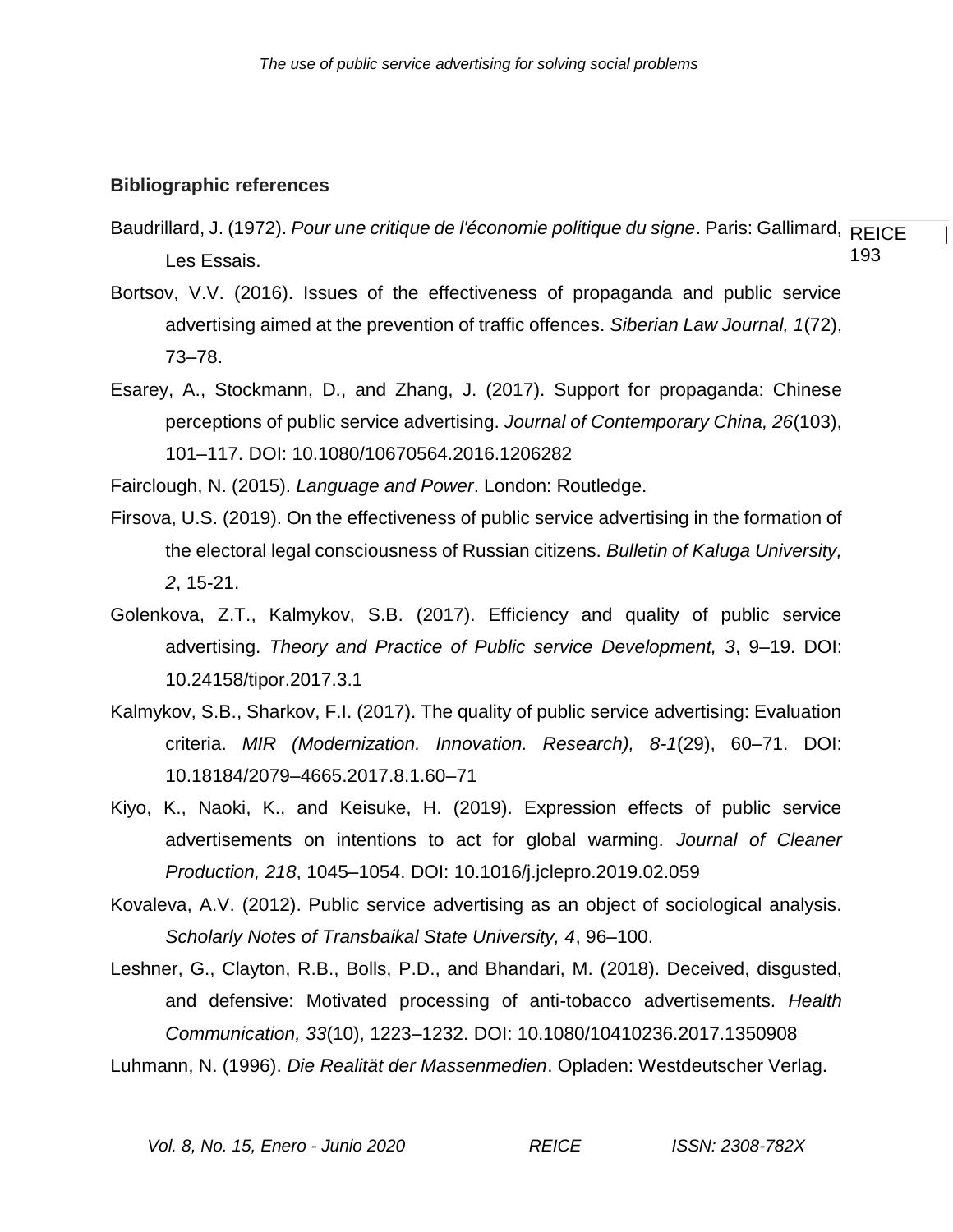- MacFayden, L., Stesd, M., and Hastings, G. (2003). *Social marketing. In The Marketing B*ook. Oxford: Butterworth Heinemann.
- **REICE** 194 Martinez, C. (2014). The constitutive nature of non-profit advertising and its effect on agency: An analysis of the campaigns of Child Fund International and (RED). *Honors Theses*, *44*, 1963–2015.
- Martynov, E.V. (2017). The genesis of the theory of public service advertising: Analysis of international studies. *Bulletin of Moscow State Regional University (E-journal), 4*.
- McDonald, M., Mouncey, P., and Maklan, S. (2014). *Marketing Value Metrics. A New Metrics Model to Measure Marketing Effectiveness*. London, Philadelphia, New Delhi: Kogan Page.
- McLeish, B. (2011). *Successful Marketing Strategies for Nonprofit Organizations: Winning in the Age of the Elusive Donor*. Hoboken: John Wiley & Sons, Inc.
- Miller, L.K. (2013). *Content Marketing for Nonprofits: A Communications Map for Engaging Your Community, Becoming a Favorite Cause, and Raising More Money*. San Francisco: Wiley.
- Moore, J., Thorson, E., and Leshner, G. (2011). Terror Management Theory and antitobacco advertising: An experimental examination of influence of death explicit antitobacco messages on young adults. *Journal of Health & Mass Communication, 3*(1–4), 5–29.
- Nan, X., Futerfas, M., and Ma, Z. (2017). Role of narrative perspective and modality in the persuasiveness of public service advertisements promoting HPV vaccination. *Health Communication, 32*(3), 320–328.
- Navasartyan, L.G. (2016). "Labeling" as one of the methods of information manipulation in the media. *Bulletin of the Saratov University. New episode. Series "Philology. Journalism", 16*(4), 459–463. DOI: 10.18500/1817-7115-2016-16-4-459-463
- Nazarchuk, A.V. (2012). *Doctrine of Niklas Luhmann about Communication*. Moscow: "Ves Mir".
- Nikolayshvili, G.G. (2009). *Public service advertising in the political process of modern Russia*. Abstract of the Thesis of the Candidate of Political Sciences. Moscow.
- Quesenberry, K.A. (2019). *Social media strategy: marketing, advertising, and public relations in the consumer revolution*. Lanham: Rowman & Littlefield.